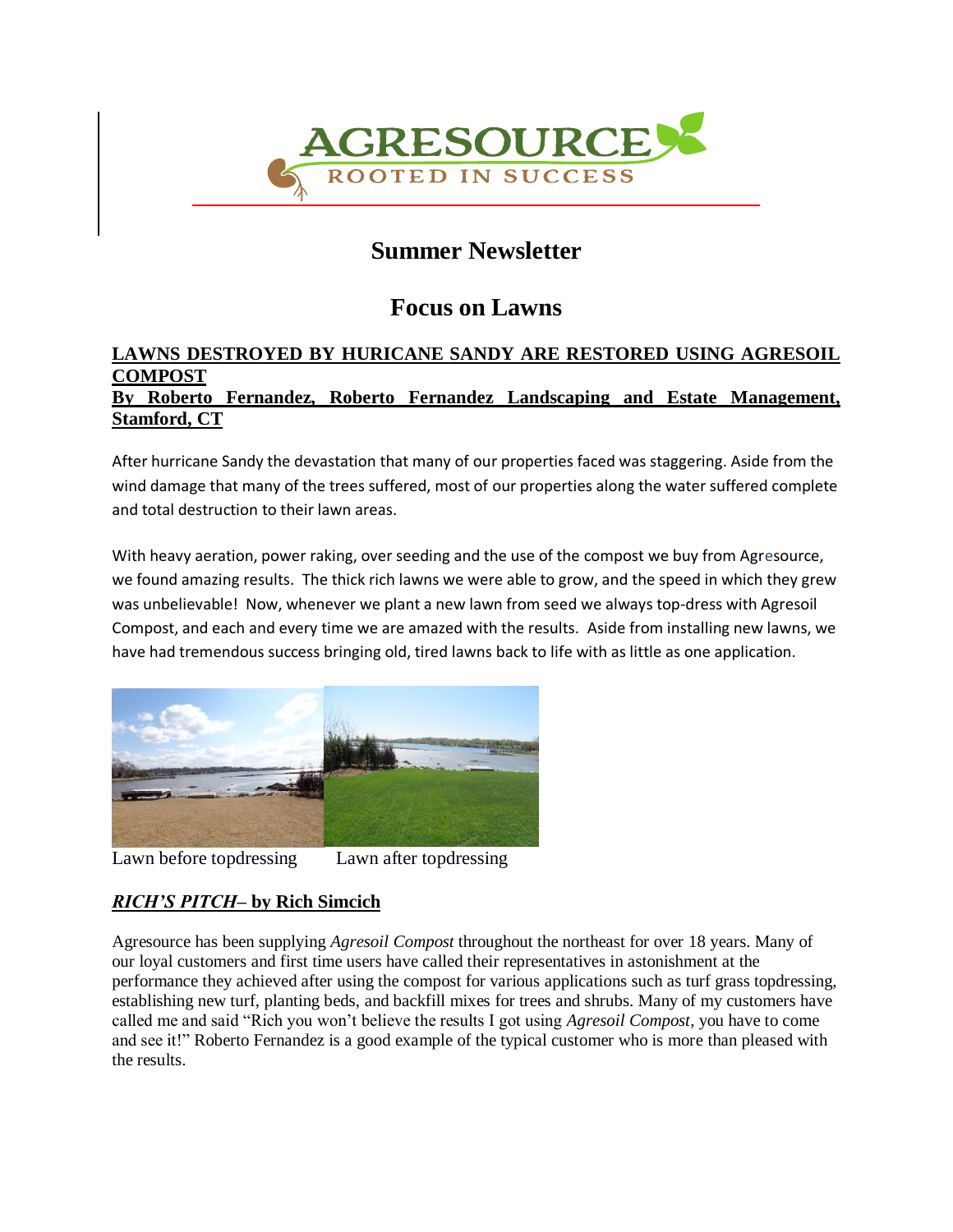In view of the superior results achieved using Agresoil Compost, it puzzles me that I continue to see specifications calling for the mixing of onsite soil with dehydrated cow manure and peat moss. Compost is a living fertilizer; the metabolic activities of living organisms in compost add life to soil. These beneficial bacteria and fungi feed on the organic matter, proteins, and carbohydrates in the compost which allows the bacteria and fungi to grow around the root system. Water soluble nutrients are then gradually released as they are needed by plants and turf. Microorganisms play an important role in organic matter decomposition which, in turn, leads to humus formation and nutrient availability. Microorganisms can also promote root activity as specific fungi work symbiotically with plant roots, assisting them in the extraction of nutrients from soils.

A lack of microbes in the soil reduces the efficient uptake of nutrients by the plant and allows soil borne pathogens access to the root system. Peat moss and dehydrated cow manure add organic matter but lack these living microbes which are so vital to the soil and the development of a healthy and aggressive root system.

When using compost to amend soil, the soil should be tested to identify nutrient levels, pH, and organic matter content. Agresoil Biosolids Compost has 50-70% organic matter, a diversified population of beneficial microbes, and contains a considerable variety of macro and micronutrients. It is less expensive than peat moss and dehydrated cow manure, and will provide better results experienced by our customers.

### **"GO GREEN" TOPDRESSING WITH AGRESOIL BIOSOLIDS COMPOST by Melanie Rundlett**

Topdressing is an important step in any turf manager's overall maintenance program. The benefits of topdressing with Agresoil compost include the following: increase nutrient uptake, balance moisture content, alleviate compaction, enhance root development, reduce sports injuries, and repair turf and lawn areas.

With maintenance budgets being decreased across the industry, turf managers can still take advantage of all the benefits topdressing provides by using Agresoil. We offer deliver in bulk direct to the jobsite at affordable prices. Agresoil compost is an environmentally friendly product that is truly an example of recycling at its best. The compost exceeds all the EPA "Exceptional Quality (EQ)" standards and adheres to all EPA and state standards.

Just a few examples of facilities who have recently topdressed with Agresoil are DeSales University in Center Valley, PA; the prestigious Bayonne Golf Club which overlooks the New York Harbor in NJ; high schools including Hamburg, PA, Rye Neck, NJ, Fort Washington, PA, Panther Valley, PA; and many others. In November, 2012, 500 cubic yards of Agresoil was used by the NYC Parks Department to topdress the playground and green areas in Springfield Park in Queens, NY.

### **FIXING A LAWN PROBLEM WITH TOPDRESSING - by Tim Gould**

Topdressing can be used in a variety of problems including helping to correct soil texture.

When a new sewer line was installed across a large residential lawn (left to right behind the swing set), poorly draining, fine-textured topsoil was installed. Due to either inadequate soil specifications or lack